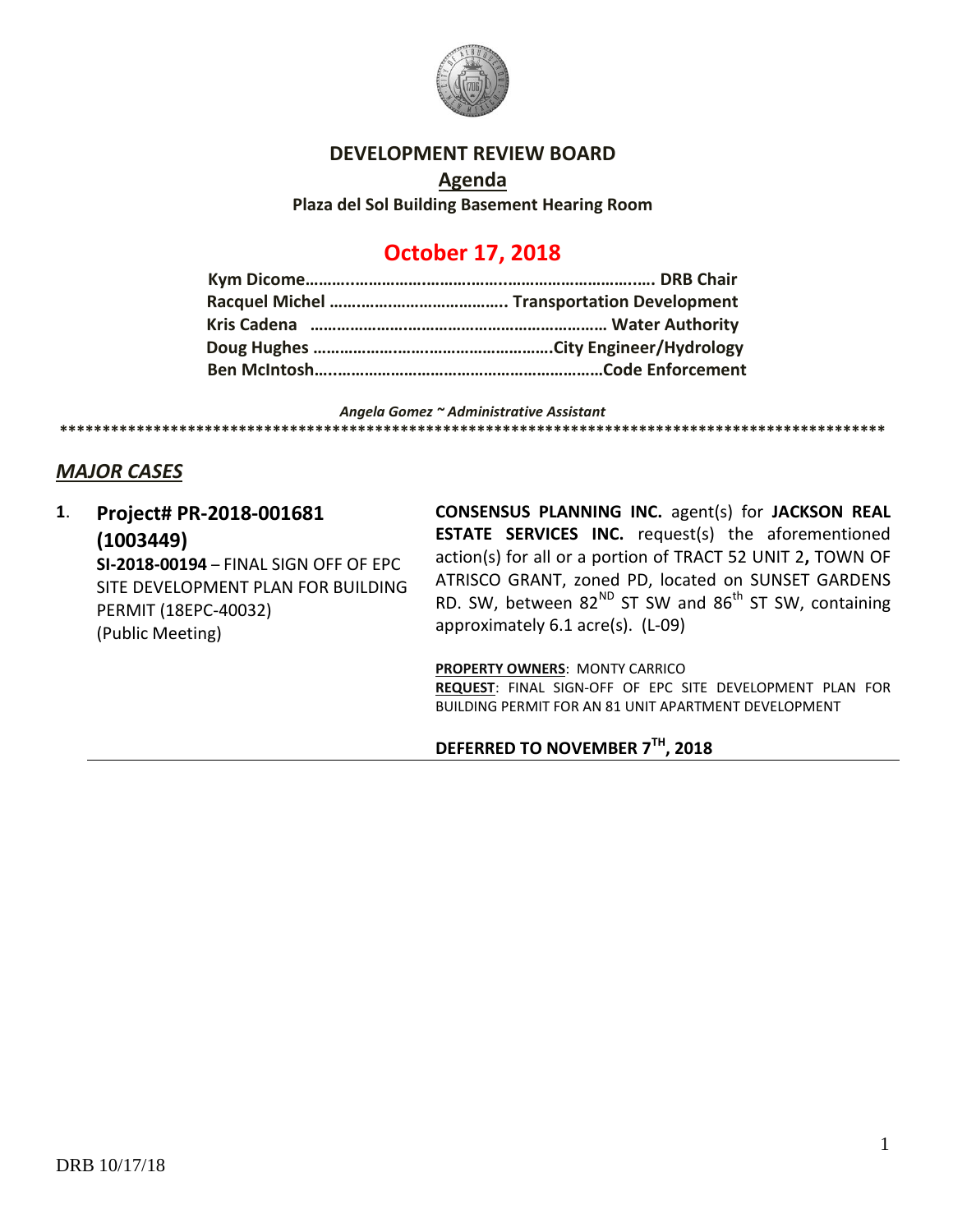| 2. | Project# PR-2018-001371<br>VA-2018-00148 - SIDEWALK WAIVER<br>(VARIANCE)<br>SD-2018-00048 - PRELIMINARY/FINAL<br>(Deferred from 8/1/18)<br>(Public Meeting) 2                                               | <b>CONSENSUS PLANNING INC.</b> agent(s) for <b>CHANT</b><br><b>ASSOCIATES</b> request(s) the aforementioned action(s) for all<br>or a portion of TRACT A-4, CHANT PROPERTY ADDITION,<br>zoned NR-C located at 14800 CENTRAL AVE SE, containing<br>approximately 9.4 acre(s). (L-23)<br>PROPERTY OWNERS: ABQ CENTRAL AVENUE OPERATING ASSOC LP<br>C/O BGK PROPERTIES<br>REQUEST: WAIVER OF SIDEWALK CONSTRUCTION ALONG CENTRAL<br><b>AVENUE</b> |
|----|-------------------------------------------------------------------------------------------------------------------------------------------------------------------------------------------------------------|------------------------------------------------------------------------------------------------------------------------------------------------------------------------------------------------------------------------------------------------------------------------------------------------------------------------------------------------------------------------------------------------------------------------------------------------|
|    |                                                                                                                                                                                                             | IN THE MATTER OF THE AFOREMENTIONED<br>APPLICATIONS, THE DRB HAS APPROVED THE SIDEWALK<br><b>WAIVER AND THE PRELIMINARY/FINAL PLAT DUE TO</b><br><b>COMPLIANCE WITH ALL APPLICABLE REQUIREMENTS OF</b><br>THE DPM AND THE IDO.                                                                                                                                                                                                                 |
| 3. | Project# PR-2018-001331<br>SD-2018-00076 - PRELIMINARY PLAT<br>VA-2018-00112 - VARIANCE<br>VA-2018-00113 - SIDEWALK DEFERRAL<br>SD-2018-00077 - VACATION OF PUBLIC<br><b>EASEMENT</b><br>(Public Hearing) 2 | <b>BOHANNAN HUSTON</b> agent(s) for <b>WESTWAY HOMES</b><br>request(s) the aforementioned action(s) for all or a portion<br>of TRACT A-6-B PLAT of TRACTS A-6-A, A-6-B & A-6-C MESA<br>DEL SOL INNOVATION PARK and TRACT B, MESA DEL SOL<br>MONTAGE UNIT 3A, zoned PC, located on UNIVERSITY BLVD<br>SE between STRYKER RD SE and STIEGLITZ AVE SE<br>containing approximately 32.3 acre(s). (R-16/S-16)[Deferred<br>from 10/3/18]             |
|    |                                                                                                                                                                                                             | PROPERTY OWNERS: HEKTAR LLC C/O HUNTINGTON GROUP AND LAND<br>ADVISORS ORGANIZATION LLC<br>REQUEST: SUBDIVIDE INTO 135 RESIDENTIAL LOTS AND ASSOCIATED<br><b>ACTIONS</b>                                                                                                                                                                                                                                                                        |
|    |                                                                                                                                                                                                             | DEFERRED TO OCTOBER 31 <sup>ST</sup> , 2018.                                                                                                                                                                                                                                                                                                                                                                                                   |
| 4. | Project# PR-2018-001284<br>SI-2018-00131 - SITE PLAN<br>è<br>(Public Meeting)                                                                                                                               | CONSENSUS PLANNING INC.<br>agent(s) for <b>LEGACY</b><br><b>HOSPITALITY LLC</b> request(s) the aforementioned action(s)<br>for all or a portion of TR A-2-A-2 PLAT of TRACTS S A-2-A-1<br>& A-2-A-2 PARK SQUARE, zoned MX-H, located on<br>AMERICAS PARKWAY NE south of INDIAN SCHOOL ROAD NE<br>and west of LOUISIANA BLVD NE, containing approximately<br>2.254 $\arccos $ . (J-18) [Deferred from 10/3/18]                                  |
|    |                                                                                                                                                                                                             | <b>PROPERTY OWNERS: KASSAM LAND ACQUISTION 10 LLC</b><br>REQUEST: MULTIFAMILY DEVELOPMENT                                                                                                                                                                                                                                                                                                                                                      |
|    |                                                                                                                                                                                                             | IN THE MATTER OF THE AFOREMENTIONED<br>APPLICATIONS, THE DRB HAS APPROVED THE SITE- PLAN<br>DUE TO COMPLIANCE WITH ALL APPLICABLE<br>REQUIREMENTS OF THE DPM AND THE IDO.                                                                                                                                                                                                                                                                      |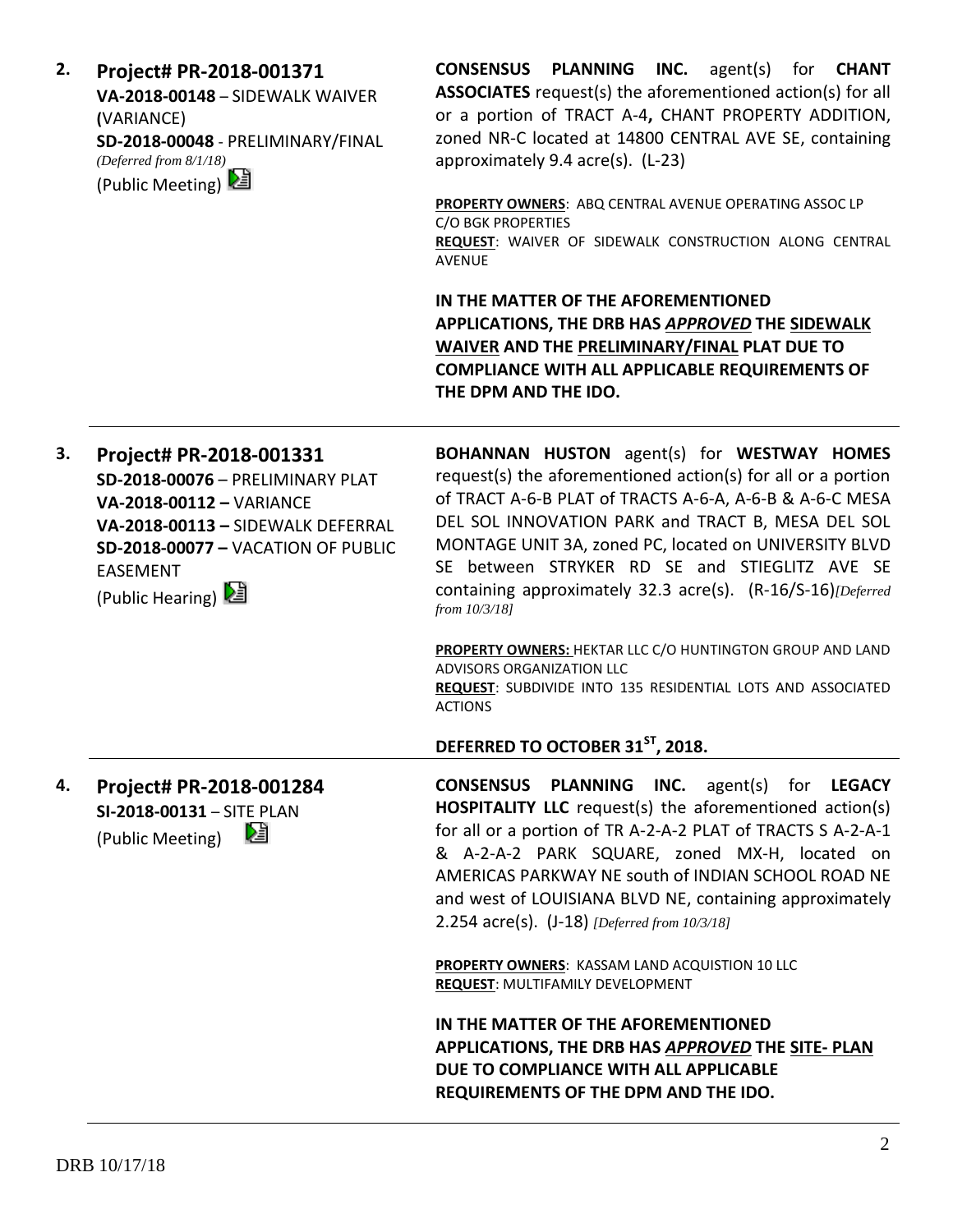**5. Project# PR-2018-001578 SD-2018-00150** – MAJOR AMENDMENT SITE PLAN (Public Meeting)

#### **SOLEIL WEST** agent(s) for **SAN JOSE CATHOLIC CHURCH**

request(s) the aforementioned action(s) for all or a portion of TRACT A**,** SAN JOSE PARISH, zoned R-1B, located on BROADWAY BLVD SE east of ROMANA AVE SE, containing approximately 6.7489 acre(s). (M-14) *[Deferred from 10/3/18]*

**PROPERTY OWNERS**: ARCHDIOCESE OF SANTA FE CATHOLIC SERVICE BLDG

**REQUEST**: MAJOR AMENDMENT TO SITE PLAN TO ADD NEW PARISH HALL

**DEFERRED TO OCTOBER 24TH, 2018.**

# *MINOR CASES*

**6. Project# PR-2018-001595 SD-2018-00088**- PRELIMINARY/FINAL PLAT (Public Meeting) **WAYJOHN SURVEYING INC.** agent(s) for **WESCOTT PROPERTIES LLC** request(s) the aforementioned action(s) for all or a portion of LOTS 16 + 17**,** ATLANTIC & PACIFIC, zoned R-MH, located on IRON AVE SE between 6TH Street SW and  $7<sup>th</sup>$  Street SW, containing approximately 0.1630 acre(s). (K-14)

> **PROPERTY OWNERS**: WESCOTT PROPERTIES LLC **REQUEST**: CONSOLIDATION OF 2 LOTS INTO 1

**IN THE MATTER OF THE AFOREMENTIONED APPLICATIONS, THE DRB HAS** *APPROVED* **THE PRELIMINARY/FINAL PLAT DUE TO COMPLIANCE WITH ALL APPLICABLE REQUIREMENTS OF THE DPM AND THE IDO.**